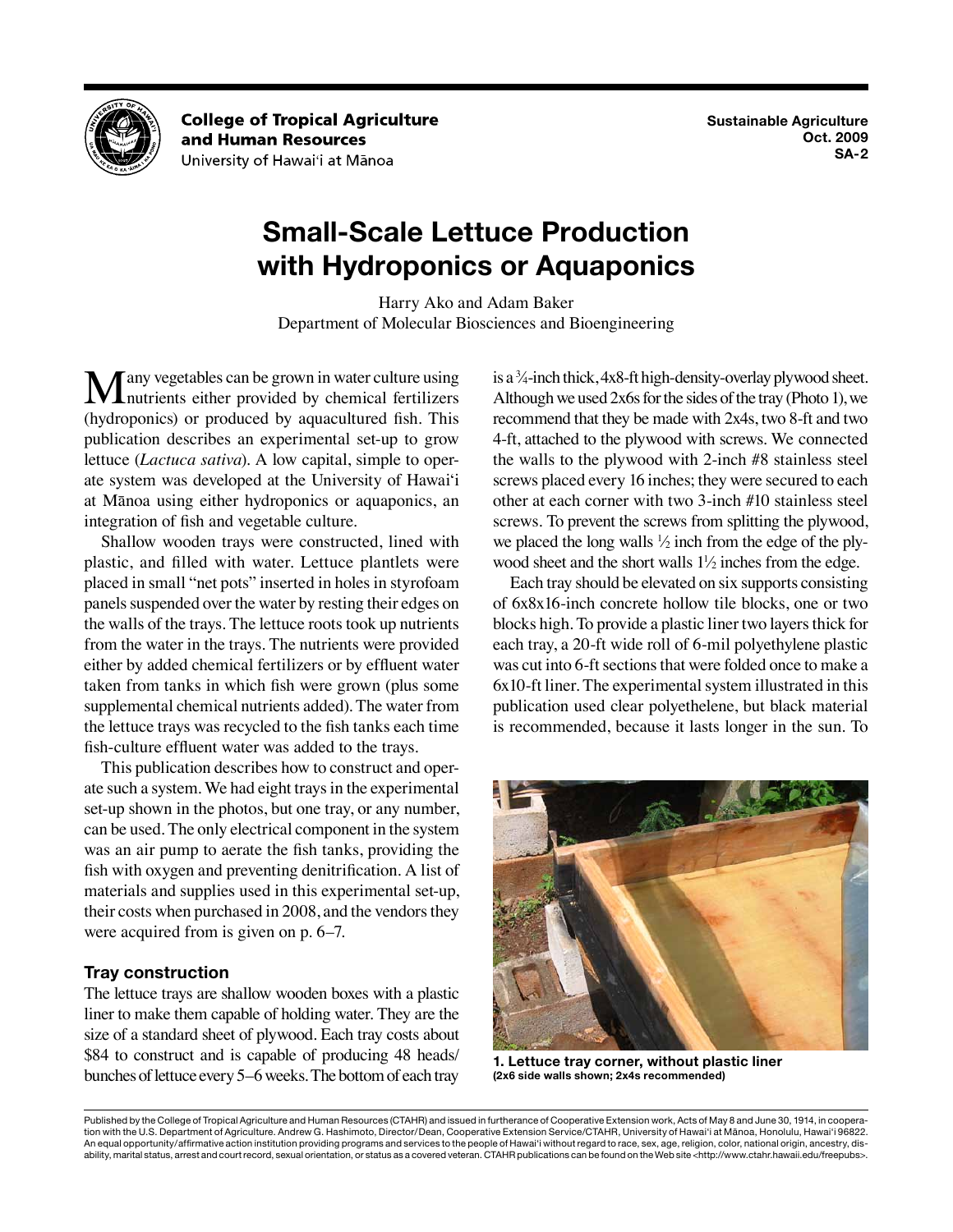

**2. Lettuce tray with liner stapled in place, leveled with shims on hollow-tile support**

weigh down the plastic, fill the trays with 1 inch of water, and staple the liner in place along the outside bottom of the tray walls. Stainless steel staples can be used, but cheaper staples are fine because the liner will need to be replaced after 2–3 years. If the ground on which the blocks are placed has not been graded level, the trays can be leveled with shims or scrap lumber, using the water height as a guide (see Photo 2).

#### **Tray covers**

Four 1-inch thick, 2x4-ft, 2-lb density polystyrene panels are used for each tray. Twelve holes are drilled into each panel with a 2-inch hole-saw drill bit. A cardboard or paper template can be made to guide the placement of the holes, which should be spaced in staggered rows 8 inches apart on-center, with the center of the first hole about 4 inches from the edge of the panel. Holes should be 12 inches apart within the rows (Photo 3). Drill the holes half-way through the polystyrene from one side, then complete the hole from the other side to avoid polystyrene plugs getting stuck in the drill bit.

Place the panels so they rest on the walls of the tray, with three 4-inch plastic flower pots in the tray under each panel to prevent it from sagging. Place rocks around the perimeter of the panels to keep them from being blown off by wind. Finished trays are shown in Photo 4.

Transplant each lettuce seedling to a 2-inch net pot inserted into one of the holes drilled in the polystyrene panel. Fill the trays with enough potable (drinkable) water to reach the bottom of the net pots, so the lettuce plant



**3. Spacing of holes in polystyrene panel**



**4. Lettuce trays stocked with 2-week-old lettuce seedlings**



**5. Lettuce plants grow in net pots supported by polystyrene panels. Roots extend down through an air space below the panels and into the water.**

roots can take up water and nutrients. Photo 5 shows a developing lettuce plant's roots decending from its net pot. The water should not be higher than the bottom of the net pot; that is, it should not touch the panel. It is important to leave an air space above the surface of the water.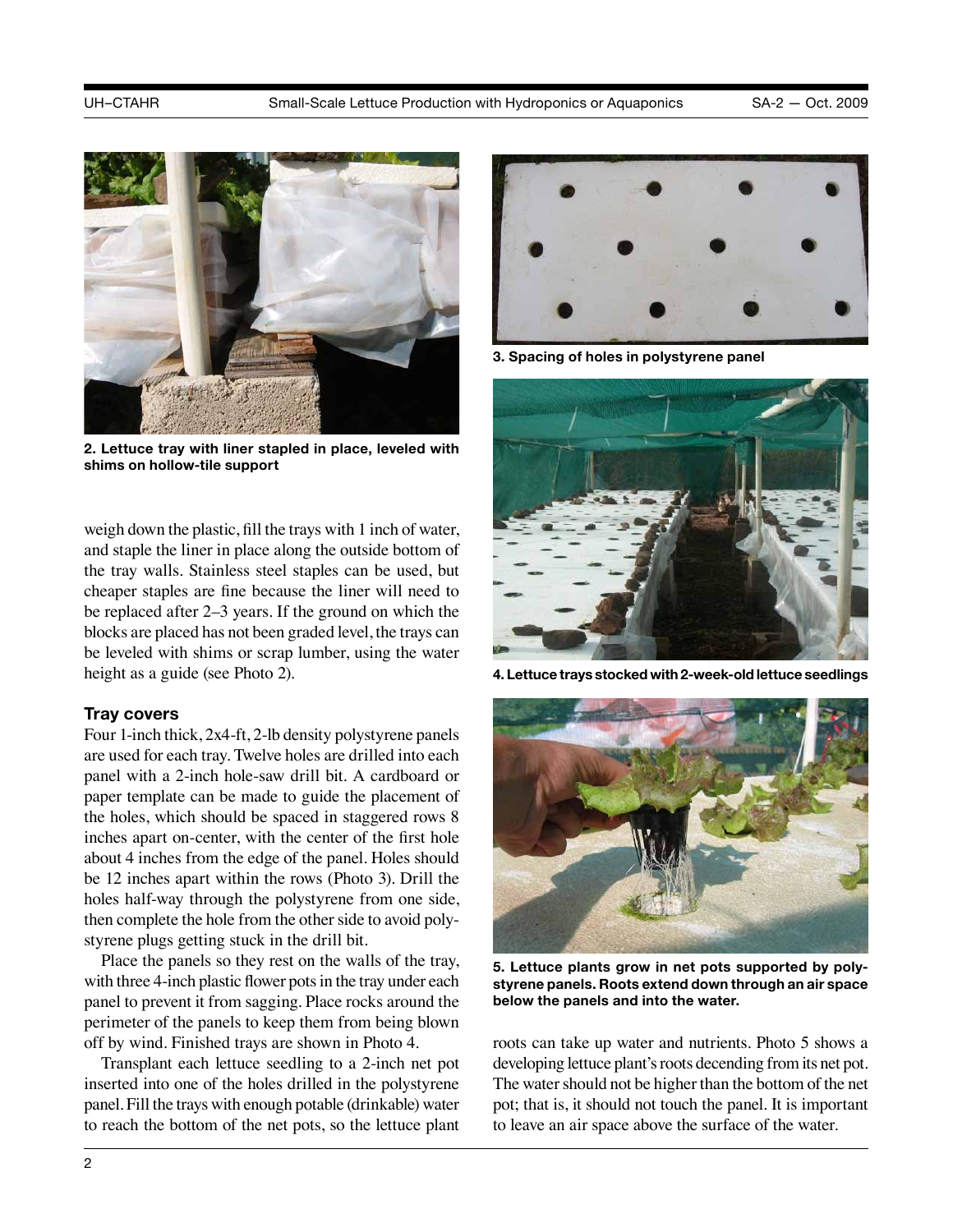#### **Cross-section (width) showing elements of a lettuce tray**

(scale  $\frac{1}{8}$  inch = 1 inch if printed so this page has  $\frac{3}{4}$  inch margins)



### **Shade structure construction**

Lettuce plants require partial shade to grow well in the warm climates found in Hawai'i and other Pacific Islands, especially in the sunnier leeward areas. In our experiment, lettuce grew well under 50% shadecloth. In the eight-tray system we constructed, two rows of four trays each were oriented in two 32-ft rows, with a 2-ft aisle between them. The hollow tiles of the outside supports served as anchors for the shade house. Sections of steel pipe 8 inches long, with an inner diameter of  $1\frac{1}{4}$  inches, were inserted into tile holes and secured in place by filling the hole with cement. The uprights for the shade structure are then put into these pipe pieces. Our shade structure frame was constructed using 1-inch inner diameter PVC pipe for the uprights, sides, and cross-connectors, connected with PVC elbows and Ts and glued together with PVC cement. We used 4-ft pieces for uprights, but in retrospect we should have made it taller, for ease in moving around under the structure. A singletray or two-tray set-up can do with a lower shade cover, which can be lifted off to tend the system. The structure was covered with 50% green shadecloth secured to the frame with zip ties. It was anchored with  $\frac{1}{4}$ -inch thick polypropylene rope tied to hollow tile blocks (Photo 6).

#### **Lettuce type**

We used the leaf lettuce cultivar Red Sails and found that it grew well in our system (Photo 7). This was chosen because it demands a premium price in Hawai'i grocery stores. Its variable leaf shape and attractive colors are appealing to consumers. Chefs favor leaf lettuces like Red Sails for salads because its texture holds dressing well. This variety is also heat-tolerant, a useful trait in the Pacific Islands. Other leaf lettuces are expected to do well, but we did not test any others.

# **Sprouting lettuce**

We used water-absorbing, foam plant-propagation cubes, Oasis Horticubes, to sprout lettuce plants before stocking the trays. This product comes in sheets of 276 pre-scored cubes, each of which serves as a medium for one lettuce plant (Photo 8). Before placing a seed in each hole, we placed the cube sheets in metal baking pans filled with  $\frac{1}{2}$  inch of tap water to saturate them. Then the pans were covered, and the seeds were allowed to germinate indoors overnight. The next day, we removed the covers and moved the pans to the growing site, under the shade structure. Water was added to the pans daily for the first week. For the second week, water should be replaced with either half-strength hydroponic nutrient solution or fish water. About 2 weeks after germination, the sheets of cubes were broken apart, and one cube was dropped into each net pot. About 10 percent more lettuce seeds than needed should be sprouted. Heads should be ready to harvest 5–6 weeks after the cubes are placed in the trays, depending on the amount of sunlight they receive.

If mosquitoes become a problem, add 231  $\mu$ L Prentox<sup>®</sup> Pyronyl™ Crop Spray (6% pyrethrins) per tray. This equates to about 5 drops from an eye-dropper. Pyrethrins are approved for use on crops for human consumption. Some people have had success with guppies or other small freshwater fish that eat mosquito larvae.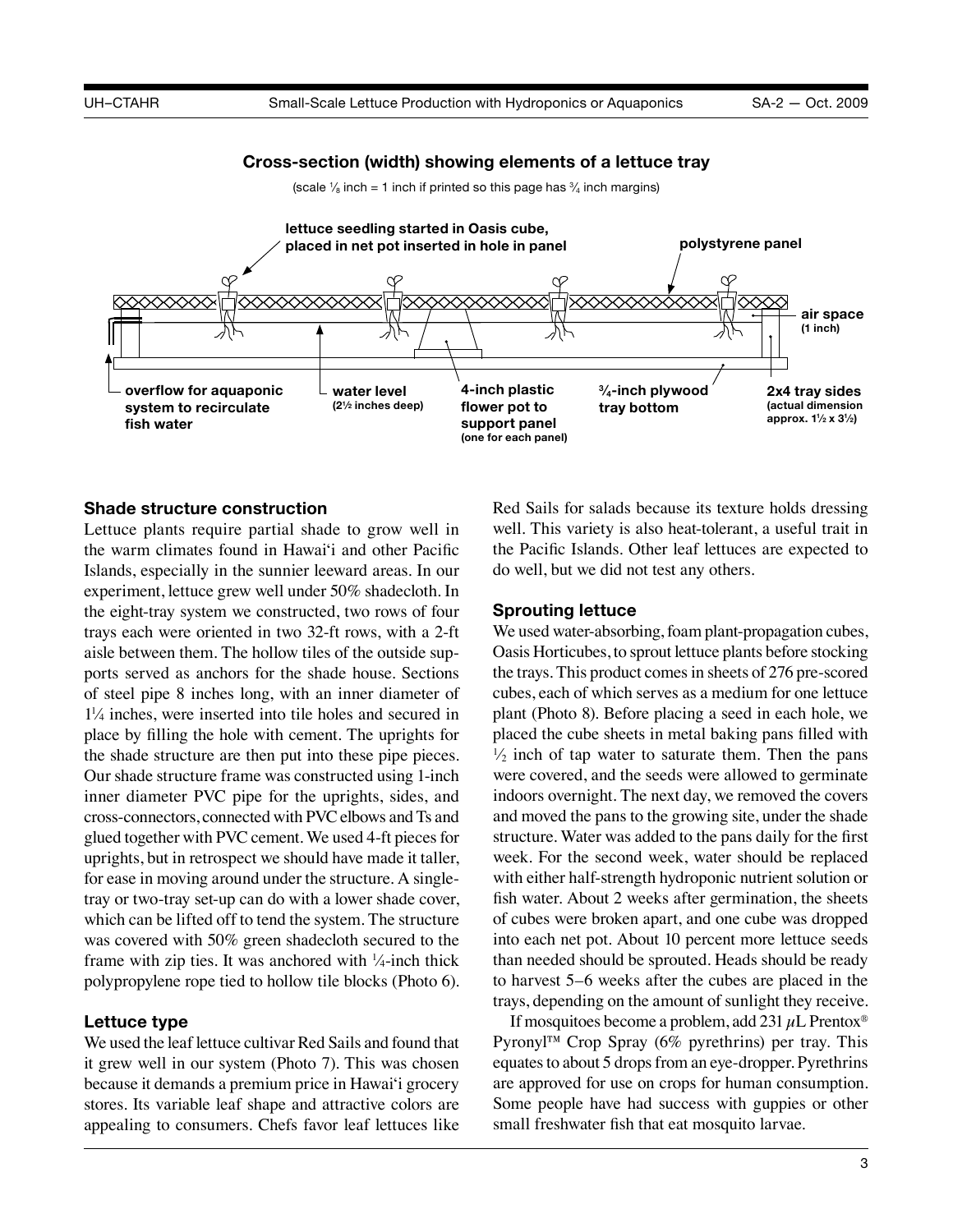

**6. Lettuce plants under a PVC frame covered with 50% shade cloth**

![](_page_3_Picture_5.jpeg)

**7. Developing Red Sails lettuce**

### **Growing lettuce hydroponically**

Lettuce can be grown using commercial hydroponic fertilizers. Three fertilizers are commonly used: Chem-Gro, magnesium sulfate, and calcium nitrate. When the trays we constructed were filled with tap water up to the bottom of the net pots, they held about 61 gallons of water. To do hydroponic cultivation, while filling each tray dissolve 180 g of Chem-Gro, 108 g of magnesium sulfate, and 180 g of calcium nitrate in the water. No additional water or nutrient additions are necessary for the full grow-out period. After each harvest, nutrient-depleted tray water may be used to water terrestial plants. The trays may then be refilled with water and fertilizer and new lettuce plants stocked. After three harvests, tray water should be replaced with fresh water. The cost of the fertilizers was less than 2 cents per head of lettuce produced.

#### **Growing lettuce aquaponically**

Hydroponic production of crops such as lettuce is a well established system. If one wishes to grow fish as well, one would do aquaponics. In an aquaponics system, fish feed passes through fish and provides nutrients for plant growth. The amount of fish water required to grow lettuce was determined for our set-up. The following relates to one lettuce tray. More lettuce trays would require proportionate increases in set-up size. Other vegetables may require larger amounts.

For each lettuce tray, we had an 85-gallon plastic cattle watering trough (Photo 9) as a fish tank. A 50-watt air pump was sufficient to aerate at least three such tanks. A 2.6-gallon submerged biofilter was placed in each tank adjacent to the air stone(s). The biofilter serves as a "home" for a bacterial colony to develop in; the bacteria will help convert ammonia and nitrite to the nitrate that will nourish the lettuce. To make this biofilter, a cylinder 10x10 inches is made from extruded plastic netting and filled with a PVC biofilter medium.

The fish tank must be shaded to prevent microalgae from growing. An 8x10-ft blue tarp will work. The tank should be filled with 52 gallons of water. Before the biofilter was colonized with bioremediating bacteria, the initial fish stocking density was kept low, about 2 lb 3 oz of fish per tank, until nitrifying bacteria could be recruited from the environment.

We grew tilapia obtained from stocks we maintain at Windward Community College. The fish were fed twice daily, once in the mid-morning when water temperatures begin to rise, and once in the evening. Ten minutes after feeding, the number of feed particles remaining was counted and the next day's meal adjusted so that no more than 5–10 percent of the feed provided remained after 10 minutes.

Initially, we measured water quality weekly so that the accumulation of toxicants such as ammonia and nitrite could be monitored and their decline observed as the biofilter bacteria grew. Toxic levels at water pH 8 are 17 mg/L for ammonia and 8 mg/L for nitrite. It may be best if CTAHR Cooperative Extension Service aquaculture personnel can be consulted for advice about fish feeding and conducting water chemistry tests. Total ammonia and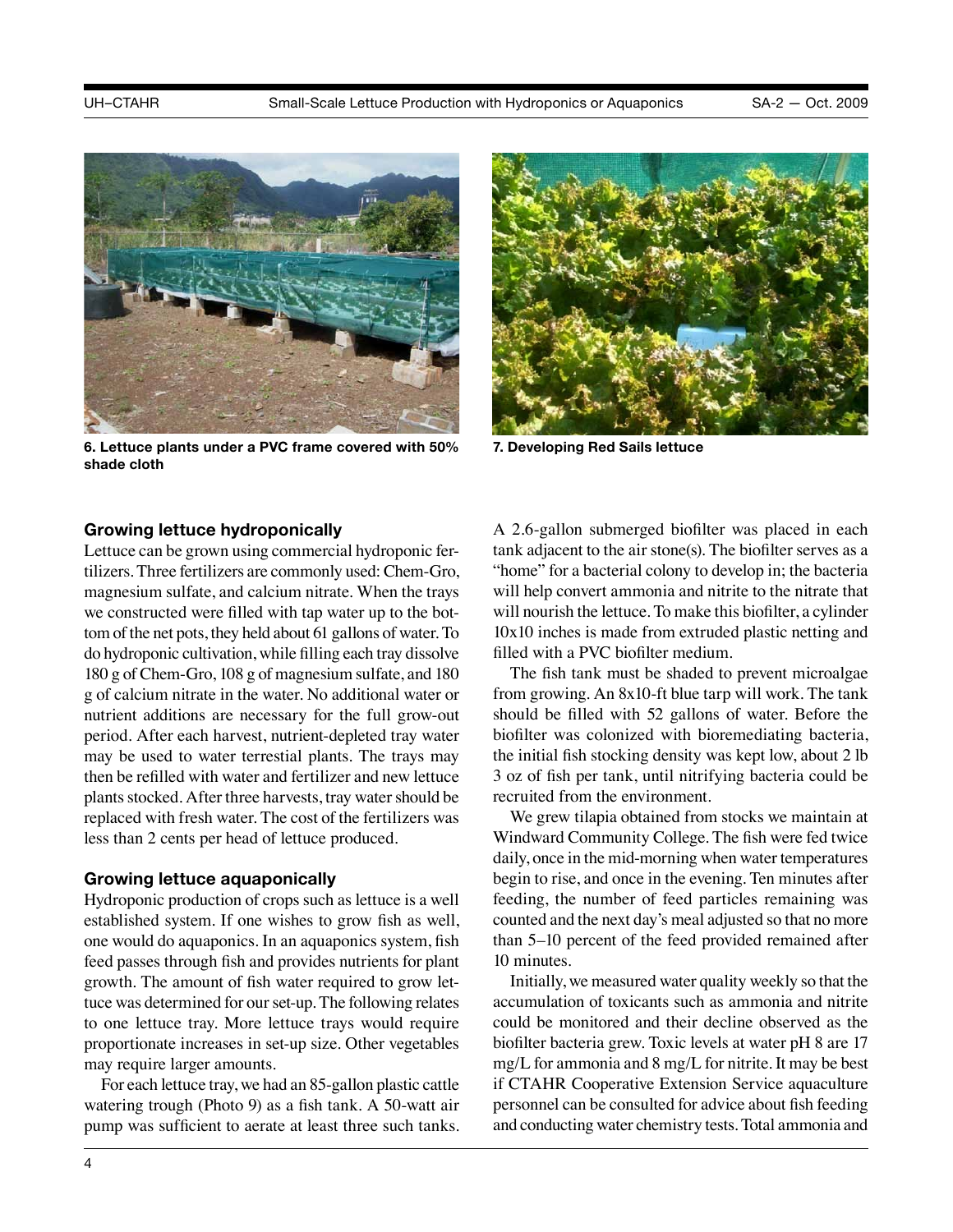![](_page_4_Picture_3.jpeg)

**8. Above, lettuce seeds are sprouted in foam Oasis cubes. Below, one cube is transferred to each net pot 2 weeks after sprouting.**

nitrite nitrogen may be measured with water quality kits (LaMotte Company, Chestertown, MD, USA). The pH may be measured with a pinpoint pH monitor (American Marine Inc., Ridgefield, CT, USA).

Bioremediating bacteria activity should stabilize water quality after about a month, resulting in levels less than 1 mg/L for total ammonia nitrogen and about 0.3 mg/L for nitrite. More fish can added as concentrations of ammonia and nitrite decline. The key specification is that water nitrate levels be maintained at about 47 mg/L. In our experience, this was achieved by feeding about  $6\frac{1}{2}$ tablespoons of feed per day to  $5\frac{1}{2}$  lb of fish (about 60 3-inch tilapia) maintained in 52 gallons of water. The feed was Silver Cup Trout Feed (42% protein) and the nitrate level in the water was about 47 mg/L. This level supported good lettuce growth, but these specifications should be considered minimal specifications. Each lettuce tray received 5 gallons of fish water daily. Potassium hydroxide (KOH) flakes were added daily at a rate of  $\frac{1}{10}$ 

![](_page_4_Picture_7.jpeg)

**9. A cattle watering pan with a biofilter that will be submerged; a 6-inch ruler is shown for size reference.**

of the feed weight to maintain pH neutrality. This equates to 1 scoop (about a teaspoon) of KOH flakes for every 5 tablespoons of feed. Addition of KOH also provides the potassium required by lettuce. KOH flakes are added on top of the biofilter to use aeration to dissolve and mix them.

A hole was drilled near the top of the wall of each lettuce tray and a drain pipe was installed to allow excess water to drain back into the fish tank as fish water is removed from the tank and added to the tray. This hole must be high enough to maintain a water level that allows the net pots to touch the surface of the water. Also, the hole, pipe, and plastic liner should be sealed with silicone sealant so that water does not leak between the liner and the wooden tray.

Before stocking the first batch of lettuce sprouts, each tray was filled with 15.6 gallons of fish water; the rest of the tray volume was filled with tap water. At this point, the lettuce trays were stocked with seedlings, and daily additions of fish water were begun. Fish water is deficient in iron, and to make up for this  $\frac{1}{8}$  teaspoon of iron chelate must be added to each tray each week.

Fish increase in size about 50 percent in 10 weeks, so the population should be thinned about that often, to maintain fairly constant nitrate levels in the water.

As a final note, several different kinds of physical setups, e.g., tanks instead of trays, constantly flowing water instead of static systems, etc., are acceptable. They can be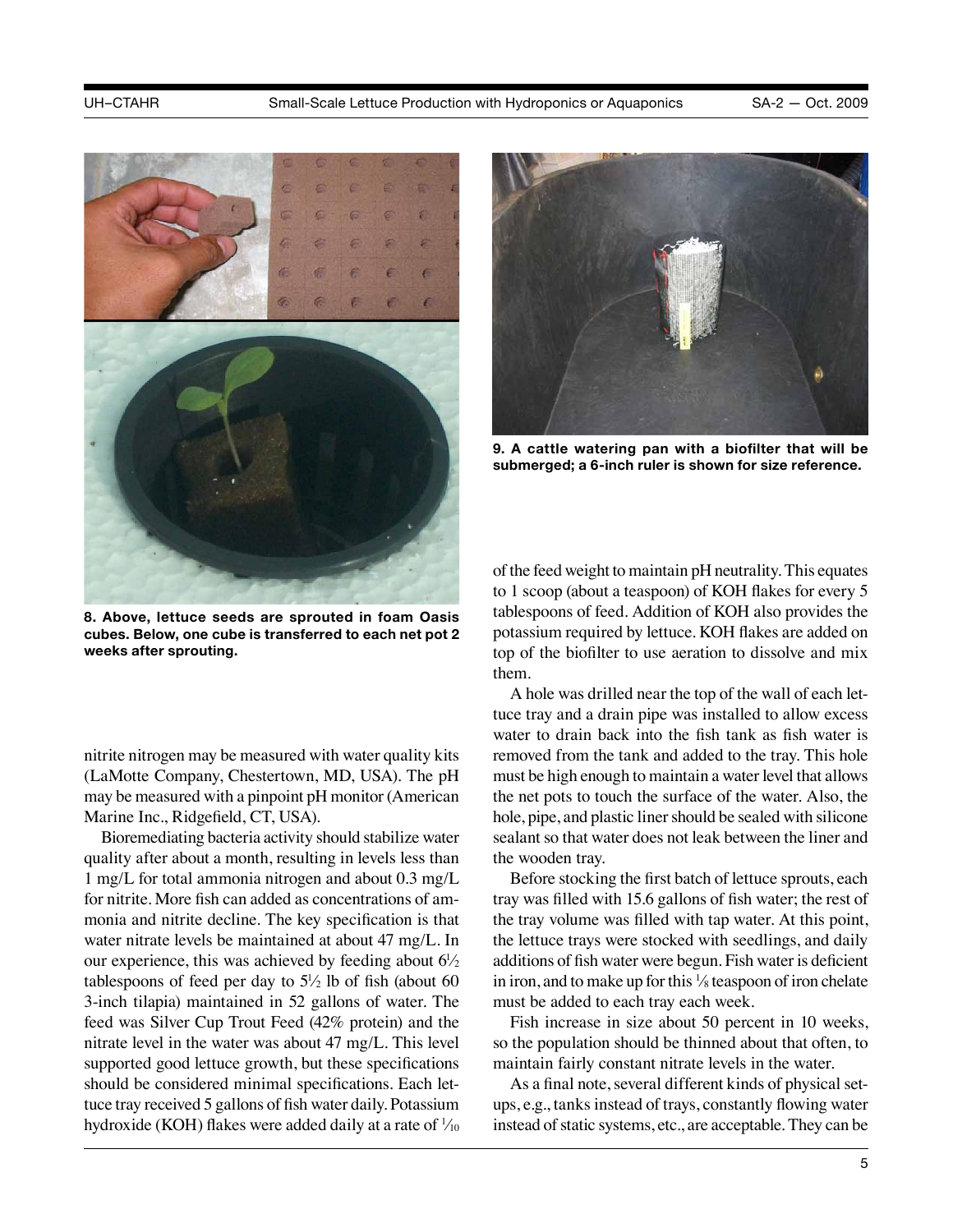adjusted according to pre-existing hardware or physical location. Some aspects of this production method are not optional, such as well-aerated plant roots, well-aerated fish water (oxygen is needed for both fish and bioremediating bacteria), and a sufficient biomass of fish eating a sufficient amount of food.

When using fish water to grow an edible crop such as lettuce, sanitation is important, particularly when the crop will be sold. Anyone practicing this method of food production should consult CTAHR's publication *On-Farm Food Safety: Aquaponics*, available at [http://](http://www.ctahr.hawaii.edu/oc/freepubs/pdf/FST-38.pdf) [www.ctahr.hawaii.edu/oc/freepubs/pdf/FST-38.pdf.](http://www.ctahr.hawaii.edu/oc/freepubs/pdf/FST-38.pdf)

# **Acknowledgment**

The authors thank the USDA's Center for Tropical and Subtropical Aquaculture for a grant to support this work.

#### **Disclaimer**

Names of products and companies are given to illustrate the materials and resources used by the authors to develop the system described in this publication, as well as for the convenience of readers. Mention of these product and company names should not be considered a recommendation in preference to other products and companies that may also be suitable.

Pesticide use is governed by state and federal regulations. If instructions on a pesticide label differ from those given in this publication, follow the label.

The results obtained with the system described may not be obtained under all conditions. Those following the procedures suggested in this publication should be prepared to modify them to reflect their different conditions, including climatic variations, fish stocking density, vegetable types grown, fertilizer formulations used, and other factors.

# **Appendix 1. Vendor sources of materials used in the experimental set-up**

Aquatic Eco-Systems, Inc. www.aquaticeco.com

BEI Hawaii 311 Pacific Street Honolulu, HI 96817 Telephone: (808) 532-7401 www.beihawaii.com

City Mill Waialae Avenue Honolulu, HI 96816

Telephone: (808) 735-7636

Diamond Head Sprinkler Supply 899 Waimanu Street Honolulu, HI 96813-5201 Telephone: (808) 591-1122

DPL Hawaii 681 Kalanikoa St Hilo, HI 96720 Telephone: (808) 935-8785

Hardware Hawaii Lumber 704 Mapunapuna Street Honolulu, HI 96819 Telephone: (808) 831-3100

Hydro-Gardens www.hydro-gardens.com

Johnny's Selected Seeds Website: www.johnnyseeds.com

Pacific Allied Products, Ltd. 91-110 Kaomi Loop Kapolei, HI 96707-1776 Telephone: (808) 682-2038

Waimanalo Feed Supply 41-1521 Lukanela Street Waimanalo, HI 96795-1331 Tel: (808) 259-5344